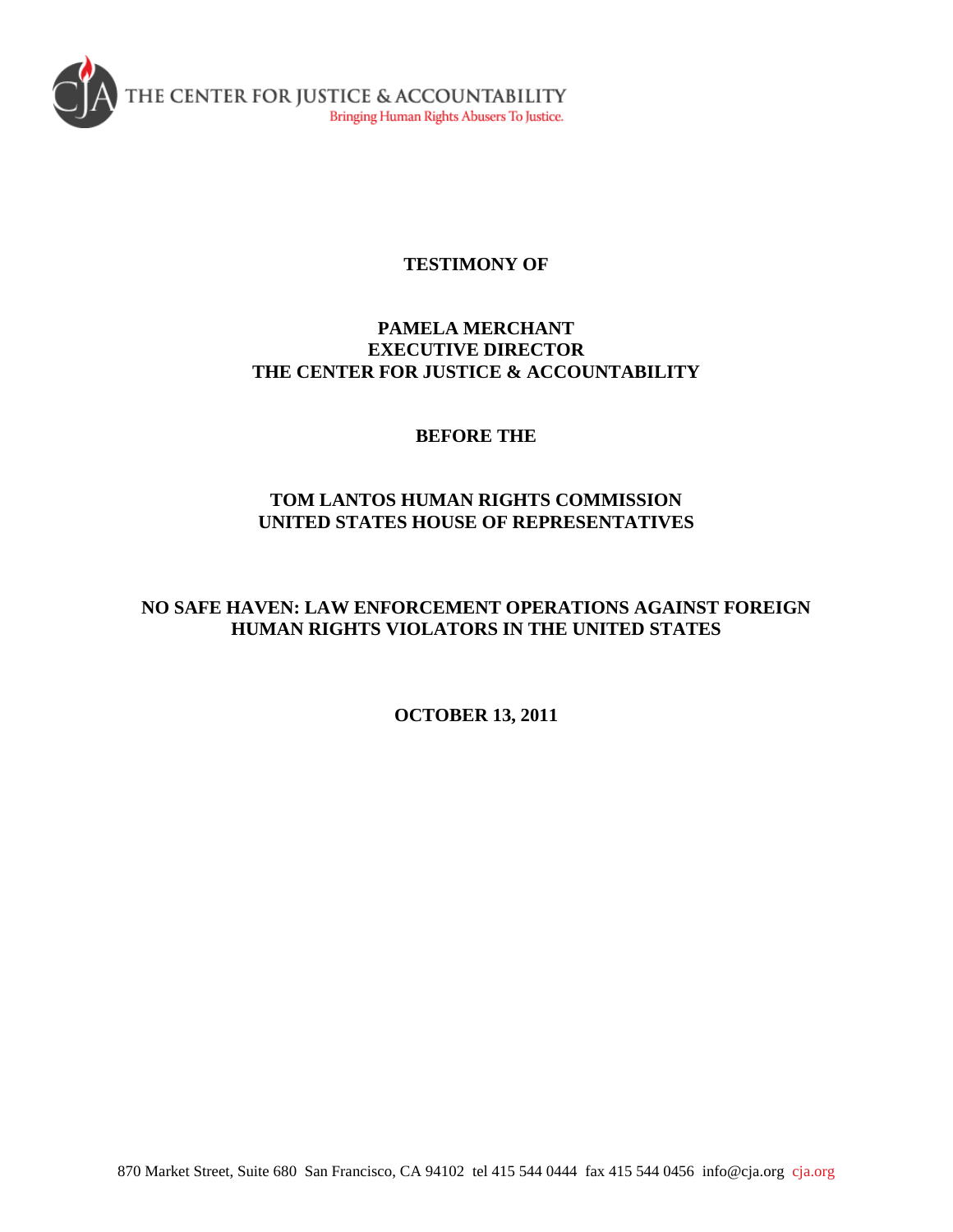## **Testimony of Pamela Merchant Executive Director The Center for Justice & Accountability**

## **Before the Tom Lantos Human Rights Commission United States House of Representatives**

## **No Safe Haven: Law Enforcement Operations Against Foreign Human Rights Violators in the United States**

#### **October 13, 2011**

Good morning Chairman McGovern, Chairman Wolf and distinguished members of the Tom Lantos Human Rights Commission. I would like to thank you and the Members of the Commission for holding this important hearing on the government's efforts to investigate, prosecute and remove human rights abusers. I would also like to applaud the Tom Lantos Commission and its predecessor, the Congressional Human Rights Caucus, on your extraordinary leadership in promoting, defending and advocating for internationally recognized human rights norms.

My name is Pamela Merchant. I am the Executive Director of the Center for Justice and Accountability and a former federal prosecutor. I spent eight years as a prosecutor with the Criminal Division of the United States Department of Justice and served as a prosecutor for the Commonwealth of Massachusetts and the State of California.

Mr. Chairman, I request that this written testimony be made part of the record.

The Center for Justice and Accountability (www.cja.org) is a nonprofit legal organization dedicated to ending torture and seeking justice for human rights crimes. We represent hundreds of survivors of torture and other human rights abuses in civil litigation using the Alien Tort Statute and the Torture Victim Protection Act in the United States. In addition, we work as a private prosecutor in criminal prosecutions in Spain where we are lead counsel on the *Jesuits Massacre Case* and the *Guatemala Genocide Case*. Further, we currently represent 45 Civil Parties in the Second Khmer Rouge trial scheduled to begin in Phnom Penh in January of next year.

In the past twelve years, we have brought cases against human rights abusers in the U.S. from Bosnia, Chile, China, Colombia, El Salvador, Haiti, Honduras, Indonesia, Peru and Somalia. We are, therefore, in a unique position to offer insights to our allies in the government about the effective prosecution of these cases.

The core problem CJA and our colleagues at the Department of Justice (DOJ) and the Department of Homeland Security (DHS) address is impunity for perpetrators of gross human rights violations. By allowing human rights abusers to live with impunity, survivors and their communities are denied their right to truth, justice and redress. Impunity creates a culture that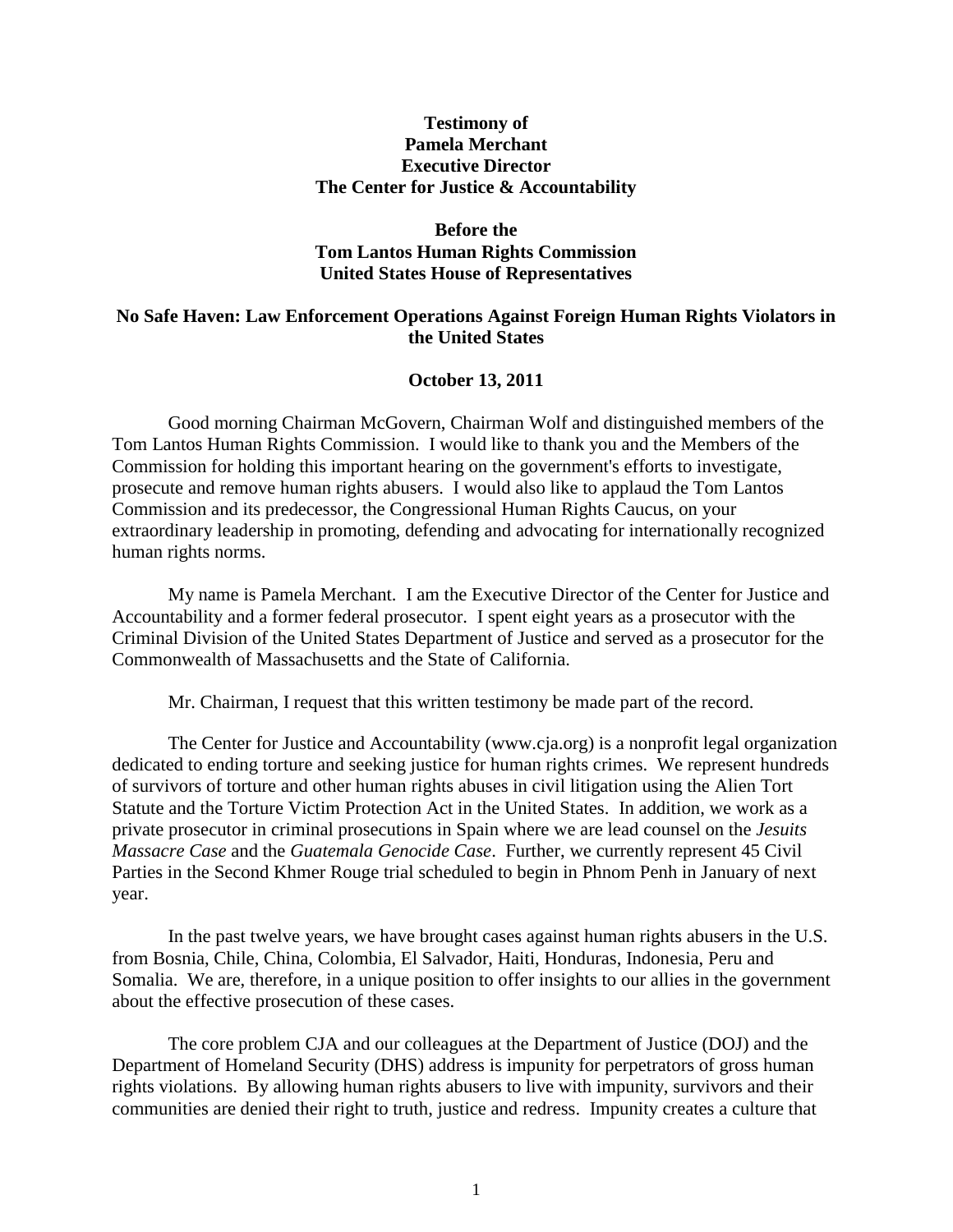allows abuse to flourish; what is done without any punishment can be repeated without fear of consequences.

It is estimated that more than 400,000 survivors of politically-motivated torture currently reside in the United States.<sup>1</sup> Every day these survivors strive to become self-sufficient and productive members of their new communities while struggling to reclaim the strength and vitality that were stolen from them. It is also estimated that thousands of human rights abusers have found safe haven in the United States, including more than one thousand with substantial responsibility for heinous atrocities. These abusers often live in the same immigrant communities as their victims, causing extreme anxiety and undermining justice and accountability movements in the countries where the abuses occurred.

CJA applauds the work of DOJ and DHS to prosecute and in some instances remove human rights abusers. In particular, CJA applauds DOJ for the successful prosecution for torture of Emmanuel "Chuckie" Taylor, Charles Taylor's son and the former leader of Liberia's notorious Anti-Terrorism Unit.<sup>2</sup> We also applaud the recent removal proceedings brought against Salvadoran Generals Vides Casanova and García for their role in overseeing troops responsible for the torture of our clients and countless others. We hope that there will be many more such prosecutions.

We also support efforts, consistent with U.S. treaties and international obligations, to extradite human rights abusers to other countries to stand trial in national courts.

Over the years we have worked closely with attorneys, agents and historians within DOJ and DHS on human rights enforcement efforts. We support efforts to direct more resources to human rights prosecutions and to expand the tools available so they may effectively prosecute human rights abusers in the U.S. and support human rights prosecutions in national courts and other internationally recognized forums.

I would now like to offer recommendations concerning both policy and legislative reforms.

#### Human Rights Framework

l

U.S. efforts to hold human rights abusers accountable must be undertaken in the context of a broader human rights framework and must conform to international human rights standards. When considering how to handle a human rights abuser in the U.S., it is important to understand the role that individual played in the conflict, the needs and desires of the survivors and their community, and what efforts, if any, exist in the home country and other prosecuting bodies to address the legacies of widespread or systematic human rights abuse through judicial and other approaches.

<sup>&</sup>lt;sup>1</sup> Office of Refugee Resettlement, U.S. Dep't of Health and Human Services, Report to Congress 50 (2007), *available at* http://www.acf.hhs.gov/programs/orr/data/ORR\_2007\_report.pdf.

<sup>2</sup> *U.S. v. Belfast*, 611 F.3d 783 (11th Cir. 2010) *cert. denied*, 131 S. Ct. 1511 (2011).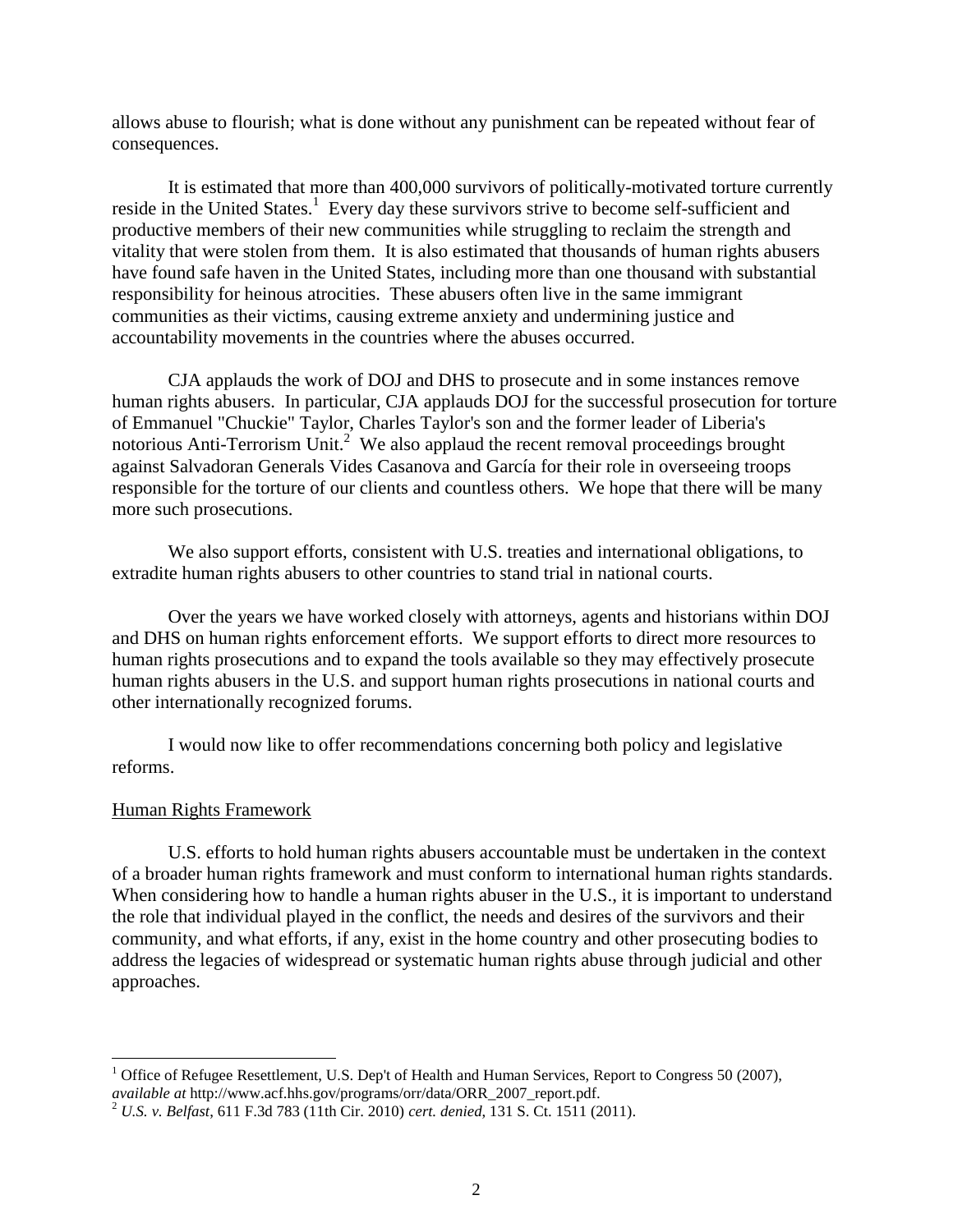Criminal prosecutions for substantive human rights crimes such as torture, crimes against humanity, and extrajudicial killing are the most important form of accountability for victims of human rights abuses. The strongest message that the U.S. can send to human rights abusers around the world is that we will take steps to ensure that they are held criminally accountable for their human rights crimes. Any such prosecution should not seek the death penalty.

Real deterrence cannot be achieved unless military and government officials perceive that they may be held individually accountable, not just for committing abuses, but for their failure to take reasonable action to stop others under their command from committing abuses or for failing to punish their subordinates after the commission of these crimes. The focus of enforcement efforts, therefore, should include command responsibility of those in power who enabled, or at the very least allowed, systematic and widespread human rights abuses.

Whenever possible, the first priority should be to prosecute human rights abusers for human rights crimes, rather than for secondary immigration violations. Because human rights offenses carry harsher penalties than immigration violations, they have greater deterrent value. And by directly punishing the underlying crime, they send a clearer message. However, charging the human rights offense may not always be an option under U.S. law. For instance, an act of torture may have been committed prior to the 1994 enactment of the torture statute.<sup>3</sup>

In such cases, the government may face a choice between extradition or bringing immigration fraud charges. We believe that justice would be better served by extraditing a suspected human rights abuser to an appropriate foreign jurisdiction capable of prosecuting the underlying crime. Indeed, when Congress formed the Human Rights and Special Prosecutions Section in the Human Rights Enforcement Act of 2009, it instructed the DOJ to consider the availability of foreign prosecution when deciding on a course of legal action.<sup>4</sup>

We recommend a four-step analysis. First, is the offense chargeable under current U.S. statutes? Second, if the offense is not chargeable, is there a foreign jurisdiction that is willing and able to prosecute? Third, in which venue would justice be better served for the victims of the human rights abuses and for the home country's transitional justice efforts? Here, a threshold analysis should be made into whether the return of a perpetrator to the home country is potentially destabilizing, or may result either in abuse of the perpetrator or in the perpetrator's participation in further criminal activity. We must not simply move the problem back to someone else's backyard when we have the resources and political will to take enforcement measures in the United States. Finally, if neither substantive prosecution nor extradition is available, the fourth step should be to evaluate whether a criminal prosecution could be brought under other laws, for instance, for false statements made on immigration applications.

The case of Colonel Inocente Orlando Montano is one example where prosecution in a foreign jurisdiction, namely Spain, would further accountability. Colonel Montano is a former

l

<sup>&</sup>lt;sup>3</sup> Pub. L. 103-236, title V, Sec. 506(a), Apr. 30, 1994, 108 Stat. 463 (codified at U.S.C. §§ 2340-2340A (2006)).

<sup>&</sup>lt;sup>4</sup> The Human Rights Enforcement Act of 2009 states in relevant part, "[i]n determining the appropriate legal action to take against individuals who are suspected of committing serious human rights offenses...[DOJ] will take into consideration the availability of criminal prosecution ..[in] the United States.. *or in a foreign jurisdiction that is prepared to undertake a prosecution for the conduct that forms the basis for such offenses*." (emphasis added).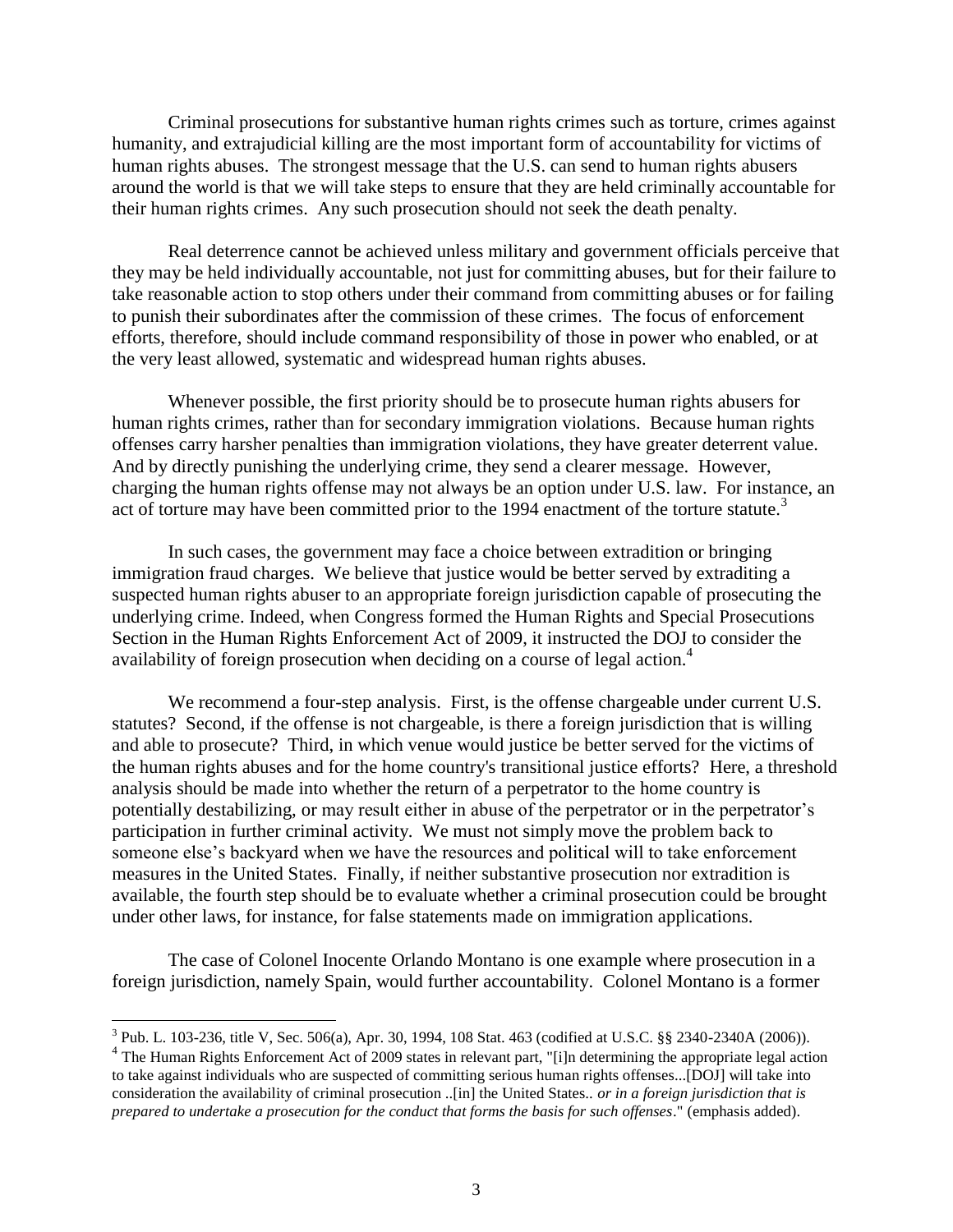military officer from El Salvador who served as Vice Minister of Public Safety during that country's civil war in the 1980s. On May 30, 2011, a Spanish judge issued a 77-page indictment and arrest warrants for 20 Salvadoran ex-officers, including Montano, charging them with crimes against humanity, murder and state terrorism for their role in the murders of six Jesuit priests, their housekeeper, and her sixteen year old daughter in 1989. Five of the six Jesuit priests were citizens of Spain and the Spanish government is in the process of seeking Montano's extradition to face substantive charges there. Although Montano is currently facing charges of immigration fraud in the U.S, we believe that real justice for El Salvador and the Salvadorans in this case will be achieved by extraditing him to Spain.<sup>5</sup>

In a situation involving extradition or removal, our government should take diplomatic and legal steps to ensure that the human rights abuser will (a) be arrested in the home country and not able to go into hiding; (b) be fairly prosecuted or otherwise held accountable by the national courts in his/her home country, and (c) not be subjected to abusive treatment. It is also crucial to assess whether the national courts of the home country have the ability to carry out a fair trial before any removal or extradition is permitted to proceed.

I would now like to offer specific policy recommendations aimed at: first, enhancing abilities to criminally prosecute human rights offenders in the U.S.; second, increasing international cooperation to further justice and accountability; and third, enhancing the effectiveness of working with torture survivors and protecting the safety of witnesses who courageously face their abusers in courts of law in the U.S. and around the world.

#### Recommendations

l

## 1. **Human Rights Legislation**

It is imperative that Congress continue to expand legislation to enable the prosecution of human rights abusers. The enactment of the Genocide Accountability Act and the Child Soldiers Accountability Act were important steps in the right direction. However, in order to effectively prosecute those responsible for the most heinous human rights violations, Congress must also enact legislation targeting crimes against humanity and extrajudicial killing as well as eliminating statutes of limitations and *ex post facto* considerations for atrocities crimes.

Almost all of the defendants in CJA's cases who reside in the U.S. could not be prosecuted today for their human rights crimes because of limitations in our current criminal code. The most serious offense most of them can be charged with is immigration fraud because of the limits in the U.S. criminal code. These individuals, who have been found responsible by civil juries for torture, extrajudicial killing and crimes against humanity, continue to live

<sup>5</sup> Agreement on Extradition Between the European Union and the United States of America, U.S.-E.U., June 25, 2003, 2011 WL 3450737 (entered into force Feb. 1, 2010); Third Supplementary Extradition Treaty With Spain, U.S.-E.U., March 12, 1996, 1996 U.S.T. Lexis 55 (entered into force July 25, 1999); Supplementary Treaty on Extradition Between the United States of America and Spain, U.S.-E.U., Jan. 25, 1975, 29 U.S.T. 2283 (entered into force June 2, 1978); Treaty on Extradition Between the United States of America and Spain, U.S.-E.U., May 29, 1970, 22 U.S.T. 737 (entered into force June 16, 1971).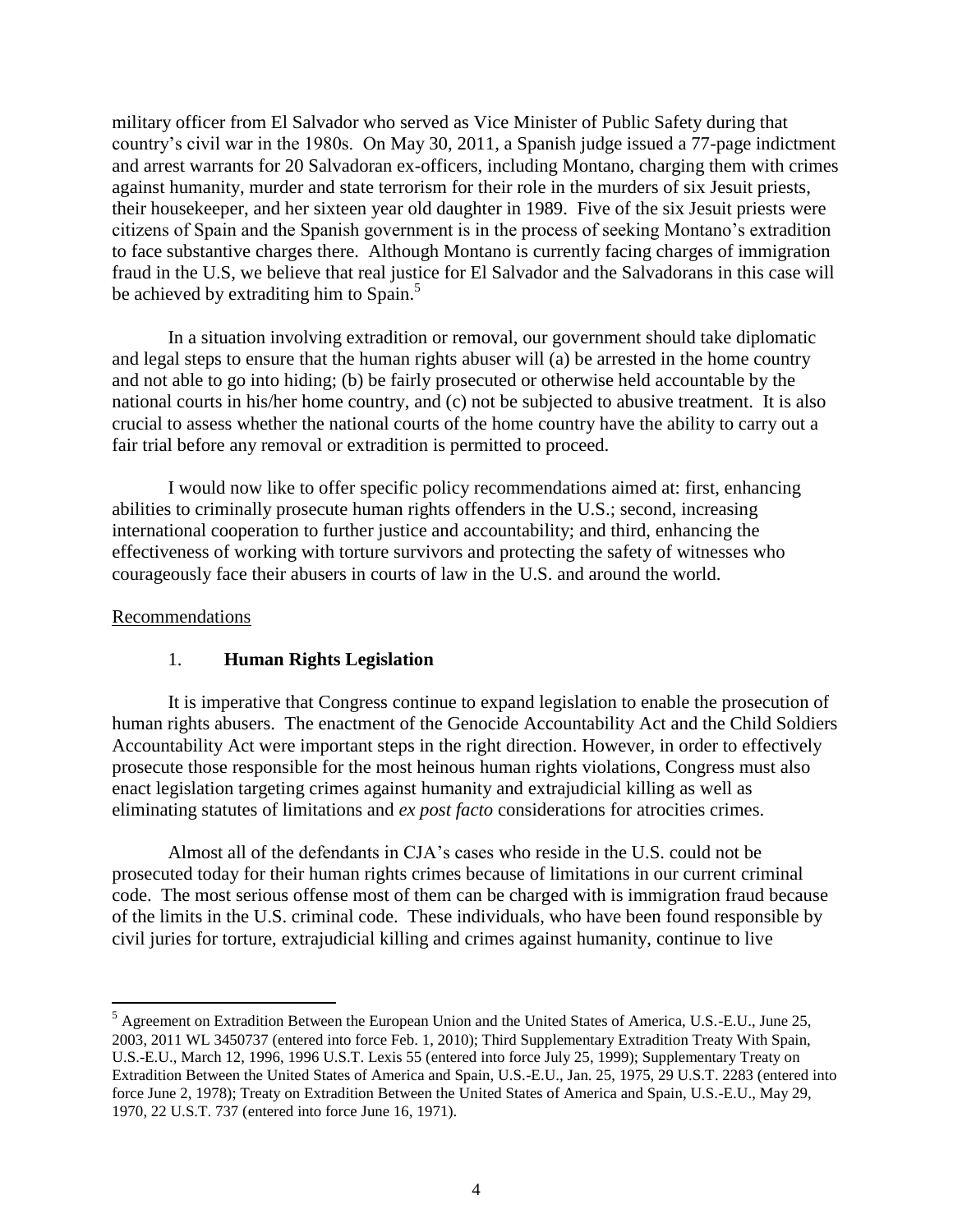comfortably in the U.S. with impunity.<sup>6</sup> For example, Salvadoran Colonel Inocente Montano who was part of the conspiracy to kill the six Jesuit priests was charged with a single count of making a false statement in his immigration papers.<sup>7</sup>

The cases of former Salvadoran Generals Vides Casanova and García further illustrate the shortcomings of the current statutory scheme. <sup>8</sup> Vides Casanova was charged with ordering, inciting, assisting or otherwise participating in extrajudicial killing and torture. As immigration proceedings are civil in nature, he will not serve any prison term for his role in these atrocities. Although he will ultimately be deported to El Salvador, El Salvador has a blanket amnesty law that prevents any prosecution for human rights abuses committed against the civilian population during the Salvadoran civil war. So, unless the amnesty law is amended or repealed, Generals García and Vides Casanova will never be criminally prosecuted for their responsibility for having ordered and supervised torture and other atrocities committed in El Salvador from 1980 to 1992.

To that end, we urge this Commission to consider the following legislative and regulatory measures:

First, we urge Congress to reconsider the Crimes Against Humanity Act, introduced during the 111th Congress, which would grant jurisdiction to U.S. courts to prosecute perpetrators of human rights abuses who reside in the United States.<sup>9</sup>

Second, we urge Congress to pass a criminal extrajudicial killing statute. Today, an individual can be prosecuted for committing torture, but the same individual cannot be prosecuted for killing someone outright if torture is not involved. An extrajudicial killing statute thus fills a gap in the current criminal torture statute, and its addition to that statute would significantly aid prosecutors. It would also bring the U.S. criminal code in line with international law. Extrajudicial killing is prohibited both in the Geneva Conventions and in customary international law.<sup>10</sup> Moreover, Congress already defined and created tort liability for extrajudicial killings under color of foreign law in the Torture Victim Protection Act.<sup>11</sup>

l

<sup>6</sup> For example, *Doe v. Saravia*, 348 F. Supp. 2d 1112 (E.D. CA 2004) (defendant found responsible for assassination of Archbishop Romero); *Cabello v. Fernandez-Larios*, 402 F.3d 1148 (11th Cir. 2005)(defendant found liable for crimes against humanity, extrajudicial killing and torture); *Chavez v. Carranza*, 559 F.3d 486 (6th Cir. 2009) (former Salvadoran military official defendant found liable for extrajudicial killings and crimes against humanity).  $7$  18 U.S.C. §1546, Fraud and misuse of visas, permits, and other documents.

 $8 \text{ In } 2002$ , following a four week trial, a federal jury in the Southern District of Florida in West Palm Beach returned a verdict of \$54.6 million against Generals Vides Casanova and García for their responsibility for the torture of Juan Romagoza Arce, Neris Gonzalez and Carlos Mauricio in the early 1980s. The verdict was upheld by the Eleventh Circuit in 2006. *See, Arce v. Garcia,* 434 F.3rd 11254 (11th Cir. 2006).

<sup>&</sup>lt;sup>9</sup> See Testimony of Pamela Merchant before the Subcommittee on Human Rights and the Law Committee on the Judiciary, U.S. Senate, "From Nuremberg to Darfur: Accountability for Crimes Against Humanity." June 24, 2008. <sup>10</sup> See Note by the Secretary-General, Extrajudicial, Summary or Arbitrary Executions, A/61/311, Sept. 5, 2006, at *<*www.extrajudicialexecutions.org/reports/A\_61\_311.pdf> *last viewed* Dec. 19, 2008; Geneva Convention Relative to the Treatment of Prisoners of War; August 12, 1949 (Geneva Convention III"), Arts. 129, 130; Geneva Convention Relative to the Protection of Civilian Persons in Time of War, August 12, 1949 (Geneva Convention IV"), Arts 146, 147. *See also* Nigel S. Rodley, The Treatment of Prisoners in International Law, at 192.  $11$  28 U.S.C. § 1350 Note (2006).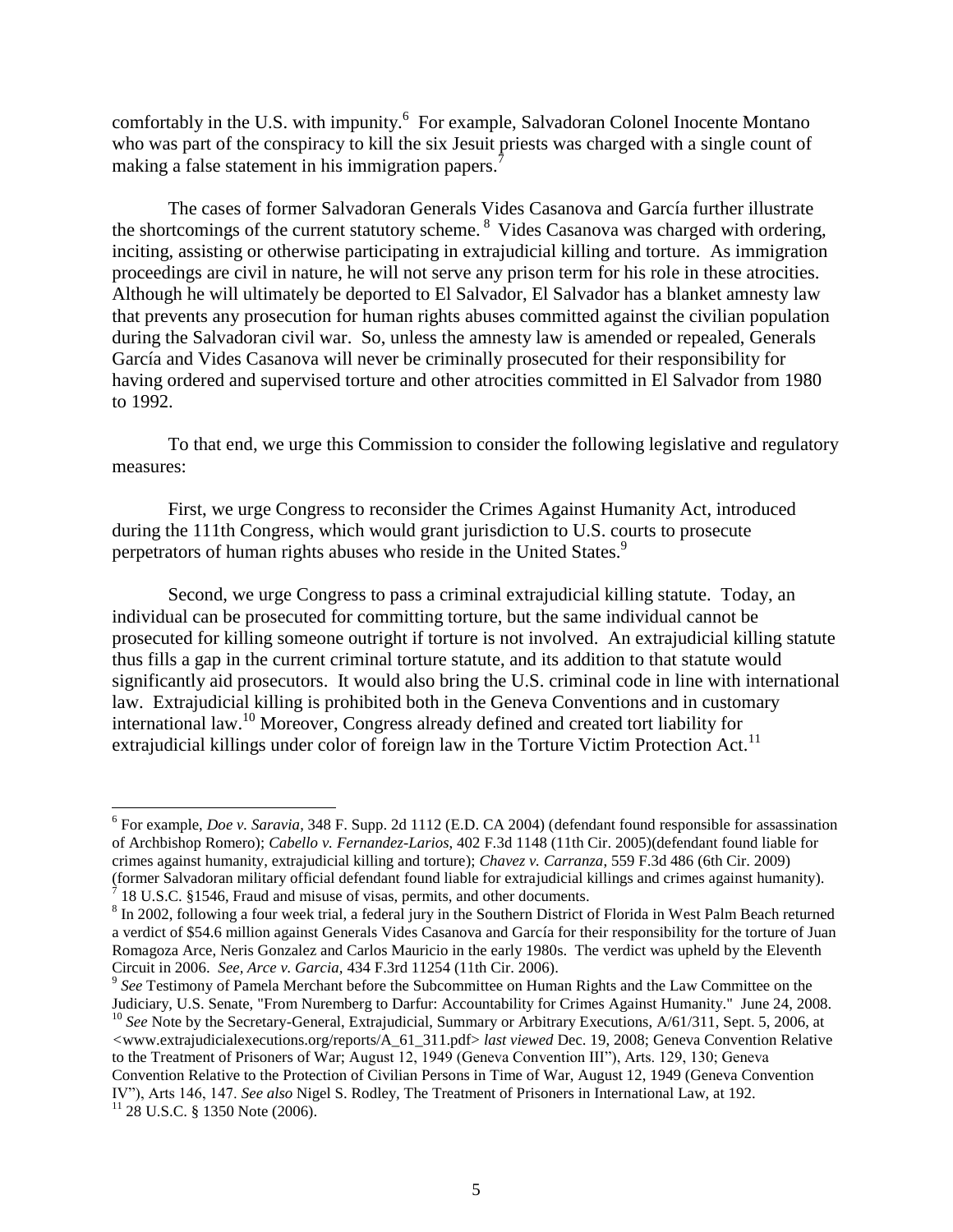Third, consistent with international law, the application of the Torture Statute and other atrocity laws should be retroactive. There should be no *ex post facto* concerns for torture, extrajudicial killing, genocide and crimes against humanity, which have been considered punishable crimes since the Nuremberg trials. The Torture Statute's current effective date of November 1994 renders the statute ineffective for all abuses committed, for example, in Latin America and Africa during the eighties and early nineties.<sup>12</sup>

Fourth, as with common law murder, there should be no statute of limitations on torture or other human rights crimes. $^{13}$ 

Fifth, to enhance the focus on high-level officials, all existing criminal human rights law should incorporate command responsibility as a basis for liability. Command responsibility is a well-established U.S. theory of liability which covers military officers or civilian superiors for crimes committed by their subordinates and who knew or should have known about these abuses and failed to take steps to stop the abuses or punish the offenders. It has been developed and applied in criminal trials in the U.S. and later internationally, as well as in civil litigation.<sup>14</sup> Another possibility would be an independent act clarifying the standards for accomplice liability for human rights offenses: this could include command responsibility, material support, and clarify the *mens rea* for aiding and abetting. Legislation that strengthens the rules regarding the responsibility of subordinates while allowing those with the command responsibility for human rights abuses to live in this country with impunity sends the wrong message about our commitment to human rights.

Sixth, the U.S. Citizenship and Immigration Services should amend immigration forms to include direct questions about participation in human rights atrocities as a commander.<sup>15</sup> Since this can be a lengthy process, in the interim consular officials and immigrations inspection agents should be instructed to inquire about command roles when interviewing aliens seeking admission.

Finally, existing legislation should be more rigorously enforced. CJA again congratulates all government agencies responsible for the conviction of Emmanuel "Chuckie" Taylor under the

 $\overline{a}$ 

 $12$  18 U.S.C. §§ 2340-2340A (2006).

<sup>&</sup>lt;sup>13</sup> Today, there is no statute of limitations if the torture results in death or creates a foreseeable risk of death or serious bodily injury. 18 U.S.C. §2340A(a), 18 U.S.C. §3281, 18 U.S.C. §3286(b) and 18 U.S.C. §2332b(g)(5)(B). In a torture case where death or serious bodily injury does not occur, the statute of limitations is eight years. 18 U.S.C. §3286(a). The eight-year statute of limitations may be suspended an additional three years if the evidence is located in a foreign country. 18 U.S.C. §3292. The Child Solders Act has a ten year statute of limitation. The Genocide Accountability Act has no statute of limitations.

<sup>&</sup>lt;sup>14</sup> See, e.g., Yamashita v. Styer, 327 U.S. 13-15 (1946) (application of command responsibility doctrine in a criminal case); *Kordic and Cerkez*, No. IT-95-14/2-T, Feb. 26, 2001, para. 401 (International tribunal: "[T]hree elements must be proved before a person may incur superior responsibility for the crimes committed by subordinates: (1) the existence of a relationship of superiority and subordination between the accused and the perpetrator of the underlying offence; (2) the mental element, or knowledge of the superior that his subordinate had committed or was about to commit the crime; (3) the failure of the superior to prevent the commission of the crime or to punish the perpetrators.)"; *Ford v. Garcia.* 289 F.3d 1283, 1288 (11th Cir. 2002).

 $15$  Two forms at least should be amended: (1) N-400 Application for Naturalization, OMB No. 1615-0052; and (2) I-589, Application for Asylum and for Withholding of Removal, OMB No. 1615-0067.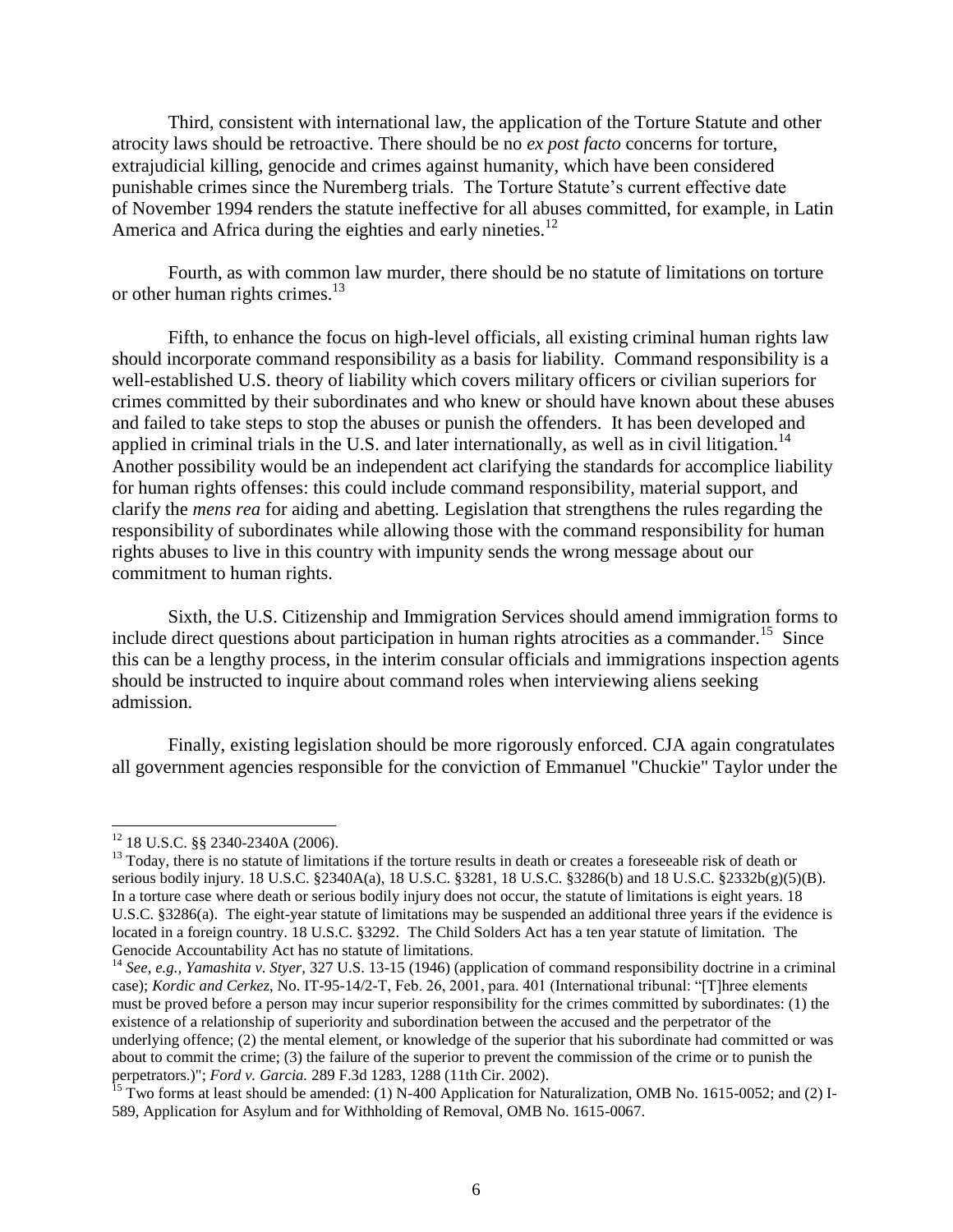Torture Statute.<sup>16</sup> It is worth noting, however, that since it was enacted in 1994, this is the first and only time this statute has been used. No human rights prosecutions have been brought to date under the Genocide Act or the Child Soldiers Act.

### 2. **International Cooperation**

l

As discussed above, the U.S. should work cooperatively with governments who seek to prosecute human rights abusers or are using other accountability mechanisms.

Of particular interest to CJA and Chairman McGovern are the two defendants from the *Jesuits Massacre Case* who are in the United States. Former Colonel Inocente Montano was recently charged with immigration fraud and has been released on bond in Massachusetts where he has been living for the past ten years. Former Lieutenant Cuenca Ocampo is living in the San Francisco area. Both are subject to indictments and arrest warrants issued by the Spanish court for their role in the massacre which have been transmitted by Interpol to the United States. Montano's arrest warrant, as detailed in the accompanying affidavit from a U.S. government agent, relied on evidence provided by the Spanish prosecution. We encourage this body to use its influence to ensure that communication is made by DOJ to Spanish authorities so the extradition request may be properly issued with regard to the defendants' status. We also encourage this Commission to use its influence to ensure that these two defendants are ultimately extradited to Spain to stand trial for their role in the killing of five Spanish citizens by the Salvadoran military.

It is important to note the critical role that the U.S. Congress has played in the investigation of the Jesuits Massacre and subsequent accountability efforts for Salvadorans. 17 Chairman McGovern's role as lead investigator on the Moakley Commission Congressional Investigation into the murders led to a change in U.S. foreign policy towards El Salvador when it determined that the Salvadoran military was implicated in the murders. That landmark determination led to future military aid from the U.S. being conditioned on an improved human rights record.

We also encourage international cooperation in the case of former Guatemalan Special Forces Member Jorge Sosa Orantes for his participation in the Dos Erres massacre of 1982, where more than 200 people, including women, children, and the elderly, were brutally slaughtered. Sosa Orantes was arrested in Canada on U.S. immigration charges where he remains while the U.S. awaits Canada's enforcement of its extradition orders. He is also subject to an arrest warrant and indictment in the *Guatemala Genocide Case* pending in Spain. There he has been charged with crimes against humanity, murder and state terrorism. The Spanish government has sent an arrest warrant to the U.S. because Sosa Orantes is a U.S. citizen. We hope that the government's involved can work together so Sosa Orantes will stand trial in Spain for the human rights crimes.

<sup>&</sup>lt;sup>16</sup> Chuckie Taylor, *a.k.a*. Roy Belfast, was indicted under the Torture Statute in 2006. In 2009 he was convicted after a six week trial of five counts of torture and firearms charges and sentenced to 97 years in prison. The verdict was affirmed in 2010. *U.S. v. Belfast II*, 611 F.3d 783 (11th Cir. 2010).

<sup>&</sup>lt;sup>17</sup> From 1980 to 1992 over  $75,000$  civilians were killed, and tens of thousands of others suffered from other serious human rights abuses at the hands of Salvadoran military forces. *See*, U.N. Security Council, *Report of the United Nations Truth Commission on El Salvador*, § III (April 1, 1993).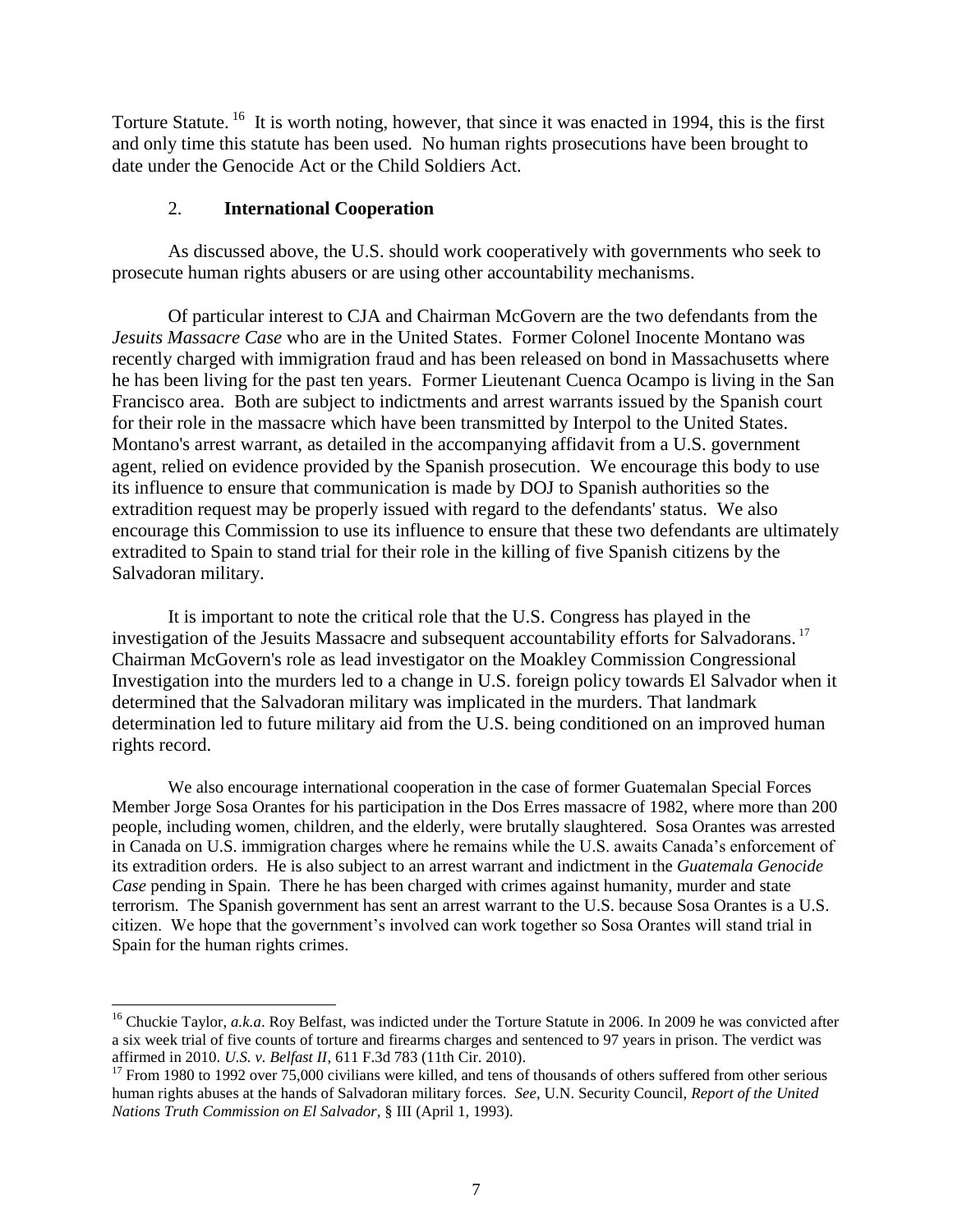The case of Colombia also illustrates the need for better coordination. The U.S. currently holds in its federal prisons the bulk of the leadership of the Colombian paramilitary organization, *Autodefensas Unidas de Colombia* (AUC). These individuals were extradited to the U.S. to face minor drug-trafficking charges. In many instances these human rights abusers have already confessed in Colombia to their role in torture, extrajudicial killing, massacres and other human rights abuses. Their presence in the U.S. has stymied the Colombian government's investigation of their human rights abuses.

While the U.S. has a long history of successful cooperation with Colombian law enforcement to prosecute drug crimes,  $18$  there is no established mechanism through which U.S. and Colombian authorities can coordinate human rights prosecutions.

The human rights prosecutions in Colombia are being conducted largely through the Justice and Peace Law, a special criminal law passed as part of the peace negotiations to demobilize the paramilitary forces. Under this law, participating individuals receive a drastically reduced sentence in exchange for 1) turning in all weapons; 2) ceasing all illegal activity; 3) fully disclosing all past crimes; and, 4) turning over illegally obtained property for victim reparations. Participants also must give testimony (similar to a deposition) where they confess to all crimes committed. These confessions have so far led to the investigation, indictment, and prosecution of dozens of members of the Colombian government with ties to paramilitaries and human rights abuses. These confessions also provide the only opportunity for thousands of victims to learn about what happened to their loved ones.

The leaders of the AUC are the main informants and witnesses in these cases. To date, the Colombian government has no success in coordinating with the U.S. to ensure that the AUC defendants are able to give testimony in ongoing human rights prosecutions in Colombia. The lack of cooperation has been such that the Colombian Supreme Court of Justice declared in 2009 that it would no longer authorize the extradition of Justice and Peace participants to the U.S. to face drug charges because attempts to coordinate depositions from the U.S. have been largely unsuccessful. The Court reached that conclusion despite the fact that the very serious charges of drug-trafficking pale in comparison with the crimes of systematic torture, murder, recruitment of child soldiers, forced displacement and disappearance, for which these individuals are charged in Colombia.<sup>19</sup>

Finally, CJA urges DOJ to perform more due diligence when it seeks to bring human rights abusers who have also committed other crimes, such as drug trafficking, into the U.S. and to be sure to include human rights crimes in the extradition request. A failure to do so will result

<sup>18</sup> Since 2002, Colombia has extradited 789 narcotics traffickers and other criminals to the United States. *Truth Behind Bars: Colombian Paramilitary Leaders in U.S. Custody*, INTERNATIONAL HUMAN RIGHTS LAW CLINIC, UNIVERSITY OF CALIFORNIA, BERKELEY, SCHOOL OF LAW, February 2010 at 7 *available at*  http://www.law.berkeley.edu/files/IHRLC/Truthbehindbars.pdf.

 $\overline{a}$ 

 $19$  Concepto Desfavorable a la Solicitud de Extradición de Édgar Medina Flórez [Rejection of the Extradition Request for Édgar Medina Flórez], Corte Suprema de Justicia, Sala de Casación Penal [Supreme Court], Aprobado Acta No. 260, Aug. 19, 2009.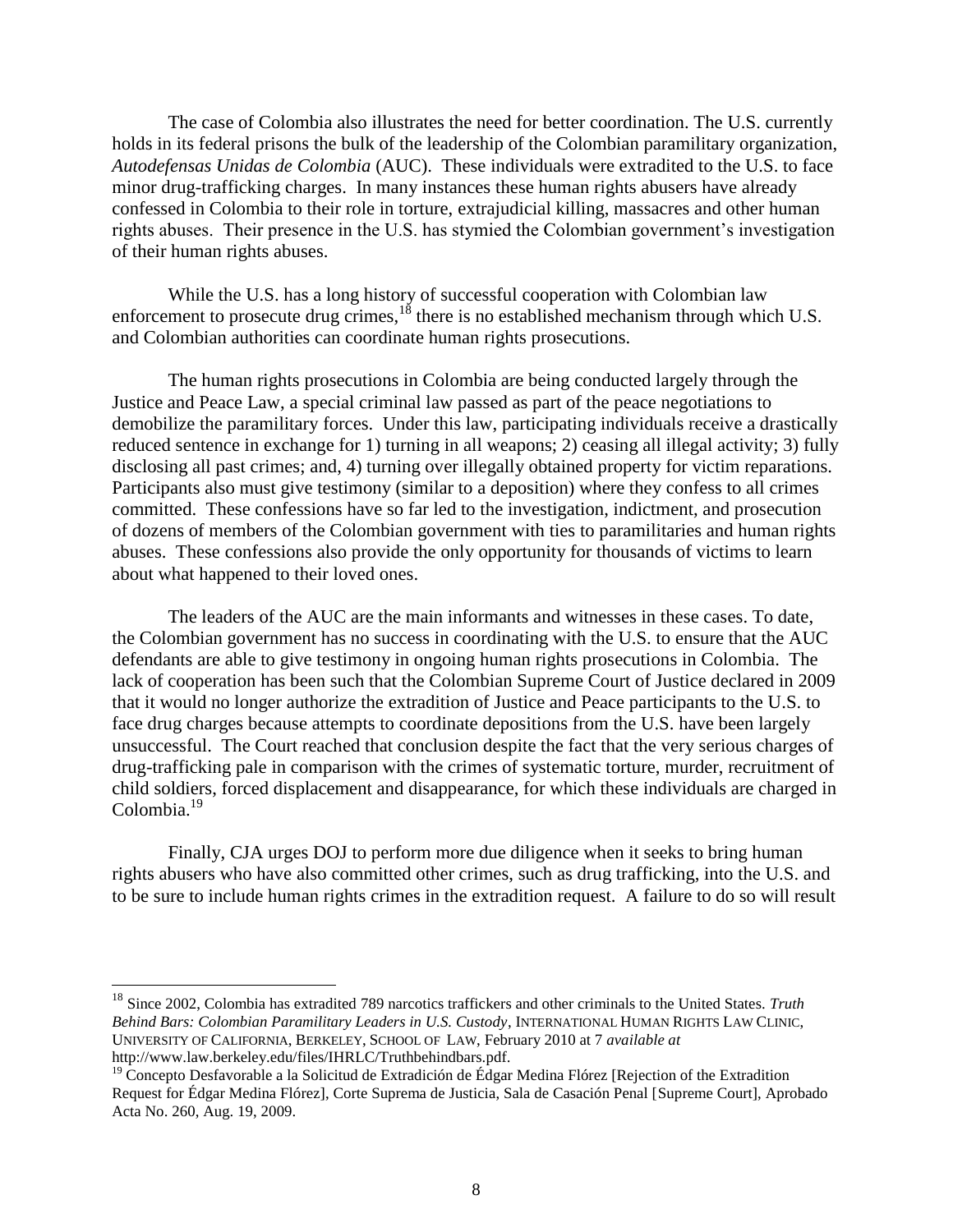in the situation we now face where arguably the most significant perpetrators of human rights abuses in Colombia may never be held to account for those crimes.<sup>20</sup>

## 3. **Techniques for Working with Torture Survivors, Witness Safety and Visas**

One of the things that we hear most often from attorneys and agents in the government who are working on these cases is the difficulty they have finding witnesses and maintaining relationships with witnesses. We have found that a client-centered approach is needed to develop the trust necessary for survivors to be effective witnesses.

Torture survivors suffer from post-traumatic stress disorder, depression, anxiety, nightmares, chronic pain and other long-term conditions. It is important to avoid, or at the very least minimize, situations that will retraumatize them. Interviews need to be conducted with a particular sensitivity and, when possible, survivors should not be forced to tell the story of their torture over and over. Special precautions need to be taken in courtroom and asylum proceedings so as to avoid triggering memories of traumatic interrogations. Attorneys and investigators need to be trained on effective, non-threatening interview techniques. Attorneys should also be cautioned about re-interviewing torture survivors. In general, torture survivors require more frequent contact during the legal process than witnesses with no traumatic history.

Special consideration also needs to be made when it comes to interpretation. A successful human rights prosecution requires high quality interpretation during the interview phase and at trial. In our experience, at times the government brings skilled interpreters into interviews too late.

Safety protocols need to be established for victims, witnesses and their families. As with organized crime prosecutions, clients and witnesses who testify in human rights cases often do so at great personal risk to themselves and their family members. Safety considerations also need to be taken into account for witnesses and family members overseas.

The importance of fostering a safe environment for testifying without fear of retribution cannot be underestimated. Even victims safely resettled in the U.S. have faced intimidation and harassment relating to their immigration status here after agreeing to testify to bring human rights abusers to justice. Victims must be assured that their safety in this country will not be compromised when they choose to testify. Failing to do so will have a chilling effect on the willingness of witnesses to come forward and face their abusers.

If the U.S. is to effectively prosecute human rights abusers, it cannot stop at simply protecting witnesses. It must also issue visas to bring witnesses to the U.S. to testify against their abusers. It is extremely difficult to prosecute or litigate a human rights case if victims or witnesses are unable to get into the country to testify.

 $\overline{a}$ 

 $20$  The rule of specialty in extradition law prevents the government from prosecuting an extraditee for anything other than the offense named in the extradition request. *See U.S. v. Rauscher*, 119 U.S. 407, 430 (1886) (holding that "a person who has been brought within the jurisdiction of the court, by virtue of proceedings under an extradition treaty, can only be tried . . . for the offense with which he is charged in the proceedings for his extradition").